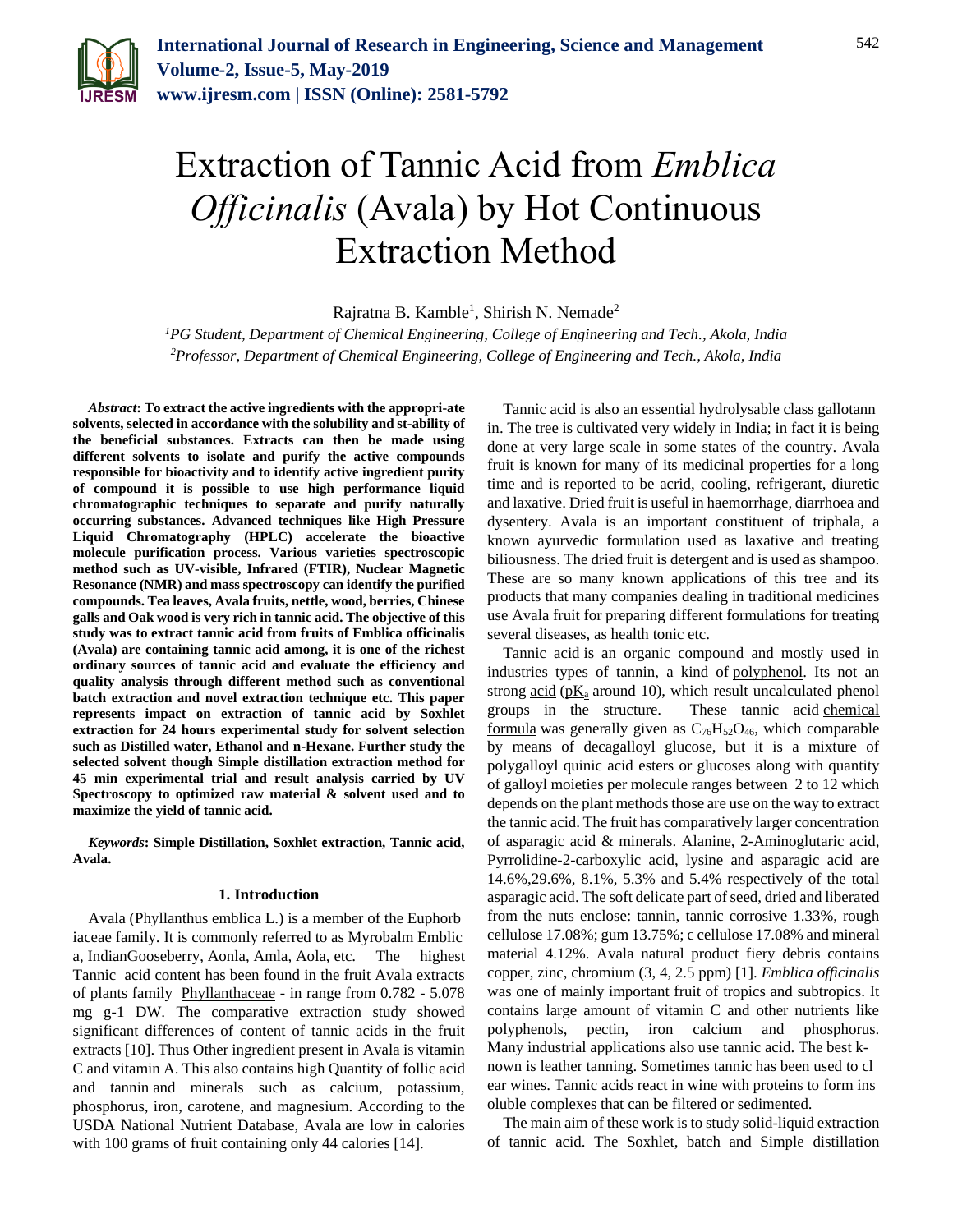

extraction experiment were conducted to find the influence of the Solvent and analyzed by HPLC, FTIR and UV Spectroscopy [2].



Fig. 1. [Tannic acid](https://en.wikipedia.org/wiki/Tannic_acid)

## **2. Formulation of tannic acid**

*Formation of tannic acid (TA):* The tannic acid was synthesized by slightly modifying the previously reported procedure. [3] The concept of "tannic acid" must first of all be clearly defined. In many plants, tannic acid can be considered primarily those substances of vegetable origin that can only be found in many plants as water-soluble bodies, showing certain chemical behaviour, acquiring astringent characteristics while being able to convert animal conceal into leather. This latter property of the tannic acid, that of converting the animal hide easily decomposable protein into a permanently preserved substance and conveying this well-defined and technically important compounds, has become the criterion of the tannic acid's useful measure. It seems that special substances show the chemical reactions that are unique to the tannic acid and to some of them. [6]

#### **3. Materials and methods**

The *Emblica Officinalis* used in current work was purchased from herbal store (Akola, India). Standard tannic acid and all solvents such as ethanol, n-Hexane and distilled water purchased from Nashik Dodal Chemical Store and UV-Visible double beam Spectrophotometer (UV-1800, Shimadzu Japan Model No. 2100), HPLC and FTIR was used for analysis purpose. The following relation gives the percentage extraction of tannic acid [3].

% Extraction of tannic acid at any time  $t = \frac{A}{B} \times 100$ 

 $A = \text{tannic acid concentration at any time } t \text{ in solvent.}$ 

 $B = \tanh \alpha$  acid maximum concentration in solvent by Soxhlet extraction method.

#### **4. Experimental setup**

The investigation of the impact of the solvent (ethanol, n-Hexane and distilled water). The Soxhlet extraction method were done in completely perplexed 500 cm<sup>2</sup> borosilicate round bottom flask glass vessel. Using a constant temperature bath, experiments were carried out at  $80^{\circ}$ C ( $\pm$ 1°C).

## **5. Experimental procedure**

## *A. Simple Distillation*

The aim of the conventional extraction experiments is used to estimate the percentage extraction of tannic acid and investigation of effect of the working parameters. *Emblica Officinalis* fruits powder grinded were taken 30 g and brought into the extractor, outfitted with a distillation column and it consist of 300 ml of solvent. Solution mixture is heated in a flask until the mixture boils. Pure liquid turns into a vapour and leaves the flask, then vapour is cooled in a condenser which changes back into liquid.Pure liquid collected is called the distillate and is collected in a flask.



## Fig. 2. Schematic diagram view of simple distillation

# *B. Hot Continuous Extraction (Soxhlet)*

The goal of hot continuous extraction (soxhlet) was to decide most extreme recoverable substance of the solute in the crude material. *Emblica officinalis* (Avala) fruit grinded in mixer into an unequivocal size. Soxhlet extraction equipment through 400 cm<sup>2</sup> round bottom flash of distilled water and mass of 30 g of raw material (fruit powder) was placed thimble [4], and experimentation performed for 24 h with distilled water. The equilibrium concentration of tannic acid at time 24 h was obtained 672.16 mg/L distilled water.



Fig. 3. Schematic diagram view of Soxhlet extraction

#### *C. Analytical Methods*

Tannic acid content estimation by high performance liquid chromatography (HPLC) analysis: The [Tannic acid](http://www.scialert.net/asci/result.php?searchin=Keywords&cat=&ascicat=ALL&Submit=Search&keyword=total+phenolic+content) content by HPLC was estimated by the method given by [Seruga](https://scialert.net/fulltextmobile/?doi=ajft.2014.151.161#1278375_ja) *et al*. [\(2011\)](https://scialert.net/fulltextmobile/?doi=ajft.2014.151.161#1278375_ja) with some modifications. Tannic acid on hydrolysis give Gallic acid. Calibration curves were made by mixing standard tannic acid 0.1 ml with 10 ml acetonitrile to give concentration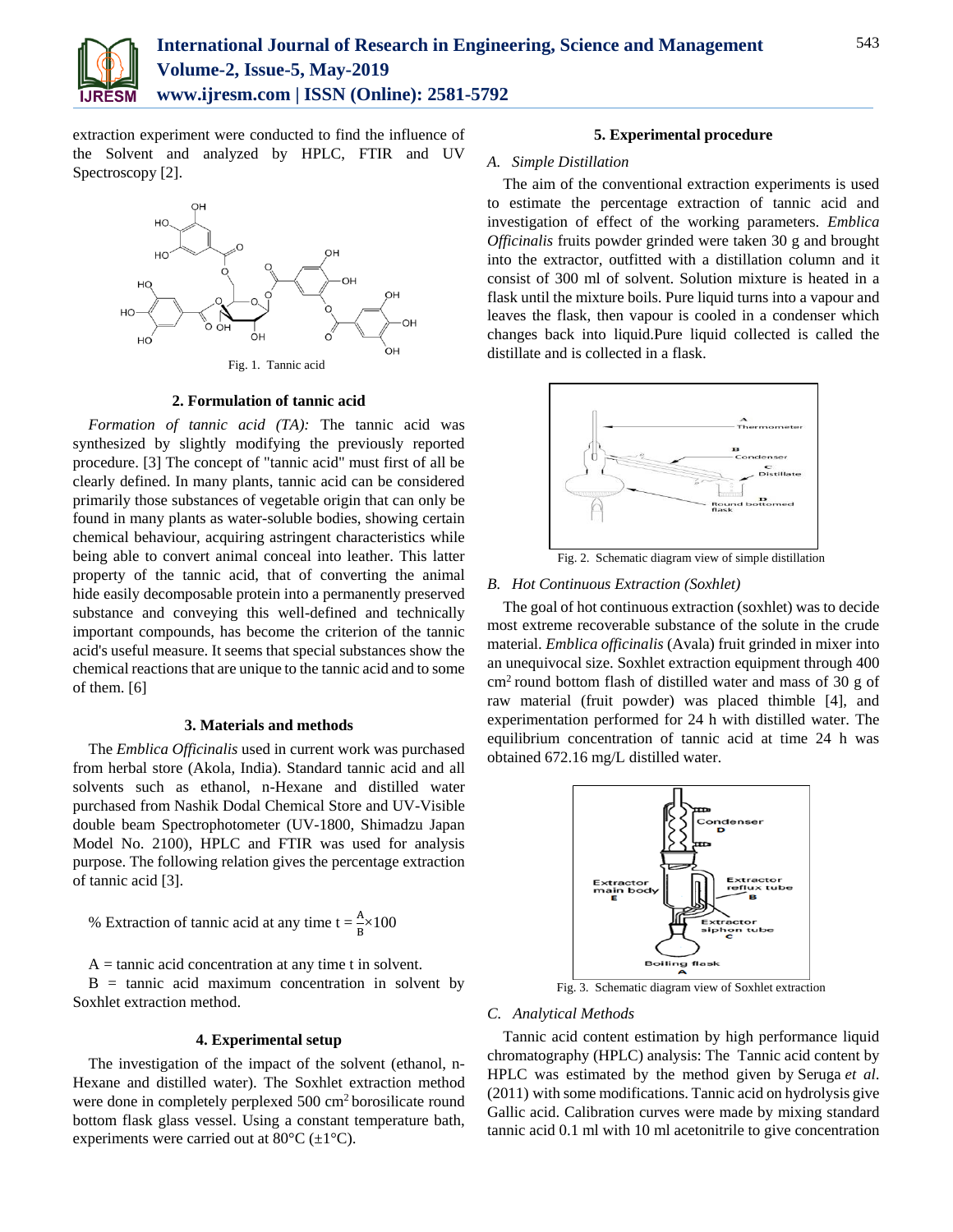

of the standards in the range of  $1-100$  mg  $L^{-1}$  of tannic acid. The detection wavelength for tannic acid was 276 nm. The tannic acid was determined from the total area of HPLC 1.0 ml/min and run time of 6.0 min with HPLC column parameter C18 (250 x 4.6 mm, 5um and expressed as TAE  $g^{-1}$  of sample. For the sample preparation, 0.1 ml of sample was extracted in 10 ml of mobile phase in different solvent such as Distilled water, ethanol and n-Hexane.

*FTIR Spectral analysis:* To find out the functional characteristics of the samples were scanned by Fourier Transform Infrared (FTIR) spectrophotometer (Perkin Elmer, Spectrum 100) in the range of 4000-600 cm with a resolution of 4 cm. All the samples were analyzed in duplicate. Results are shown as mean ±standard deviation [10]. The significant difference was analyzed by using Analysis of variance.

Table 1

| Standard value (wavelength) of compound |                     |                          |                     |  |
|-----------------------------------------|---------------------|--------------------------|---------------------|--|
| S.                                      | Group               | Vibration                | Approach frequency/ |  |
| No.                                     |                     |                          | experimental        |  |
|                                         |                     |                          | $(cm^{-1})$         |  |
| 1.                                      | $Arom-CH-$          | v OH                     | 3400/3381           |  |
|                                         | OН                  |                          |                     |  |
| 2.                                      | Arom-CH $_{2}$ -    | $v_a$ CH <sub>2</sub>    | 2920/2925           |  |
|                                         | OН                  |                          |                     |  |
| 3.                                      | $Arom-C-O$          | $v_{C-O}$                | 1630/1614           |  |
| 4.                                      | Arom-               | $\delta$ CH <sub>2</sub> | 1420/1452           |  |
|                                         | CH <sub>2</sub> -OH |                          |                     |  |
| 5.                                      | Arom-O-             | $v_a$ C-O                | 1050/1165           |  |
| 6.                                      | Arom-O-             | $v_{C-O}$                | 800/646             |  |

Standard tannic acid, which compound is belongs to the approach frequency

*UV Spectroscopy:* Powdered fruits of *Emblica officinalis*  were subjected to analysis under ultra violet light after treatment with various chemical. These parameters were taken into account i.e., observation under maximum wave length U.V (276 nm) UV–Visible double beam Spectrophotometer (UV-1800, Shimadzu Japan) with 4 cm quartz cuvettes.

# **6. Results and discussion**

## *A. Influence of Solvent*

The Fig. 2. shows influence the solvent on extraction of tannic acid in different solvents such as ethanol, distilled water, and n-Hexane. Tannic acid concentration increases in solvent with increase in time and polarity of solvent. (Distilled water  $>$ ethanol > n-Hexane). Distilled water was an ecofriendly solvent. Hence, distilled water was used throughout this work. Fig. 2. Demonstrates that the introductory rates of extraction of tannic acid are exceptionally quick and get to be consistent after about 45 min.

# *B. Analysis report of HPCL testing*

The rate of extraction of tannic acid is found to increment with retention time of 3 min as shows in Fig. 3. The rate of extraction of tannic acid from fruit of *Emblica Officinalis* with distilled water as solvent which stirred at 500 rpm in an agitated vessel at temperature range from 30-60°C [7]. The initial rate of extraction of tannic acid is fast. The tannic acid yield increased with increasing the area covered by peak





Fig. 4. Graph of Tannic acid standard (10 ppm) spectrum in HPLC



Fig. 5. Graph of sample extracted in Distilled water (10 ppm) in HPLC Table 3

| r avit J       |                     |                     |      |  |  |
|----------------|---------------------|---------------------|------|--|--|
| Retention time |                     |                     |      |  |  |
| S. no.         | Retention time Name |                     | Area |  |  |
|                | 3.11                | Tannic acid 1 12679 |      |  |  |



Fig. 6. Graph of sample Extraction in Ethanol (10 ppm) in HPLC

| Table 4        |                |             |      |  |
|----------------|----------------|-------------|------|--|
| Retention time |                |             |      |  |
| S. no.         | Retention time | Name        | Area |  |
|                | 3.11           | Tannic acid | 2109 |  |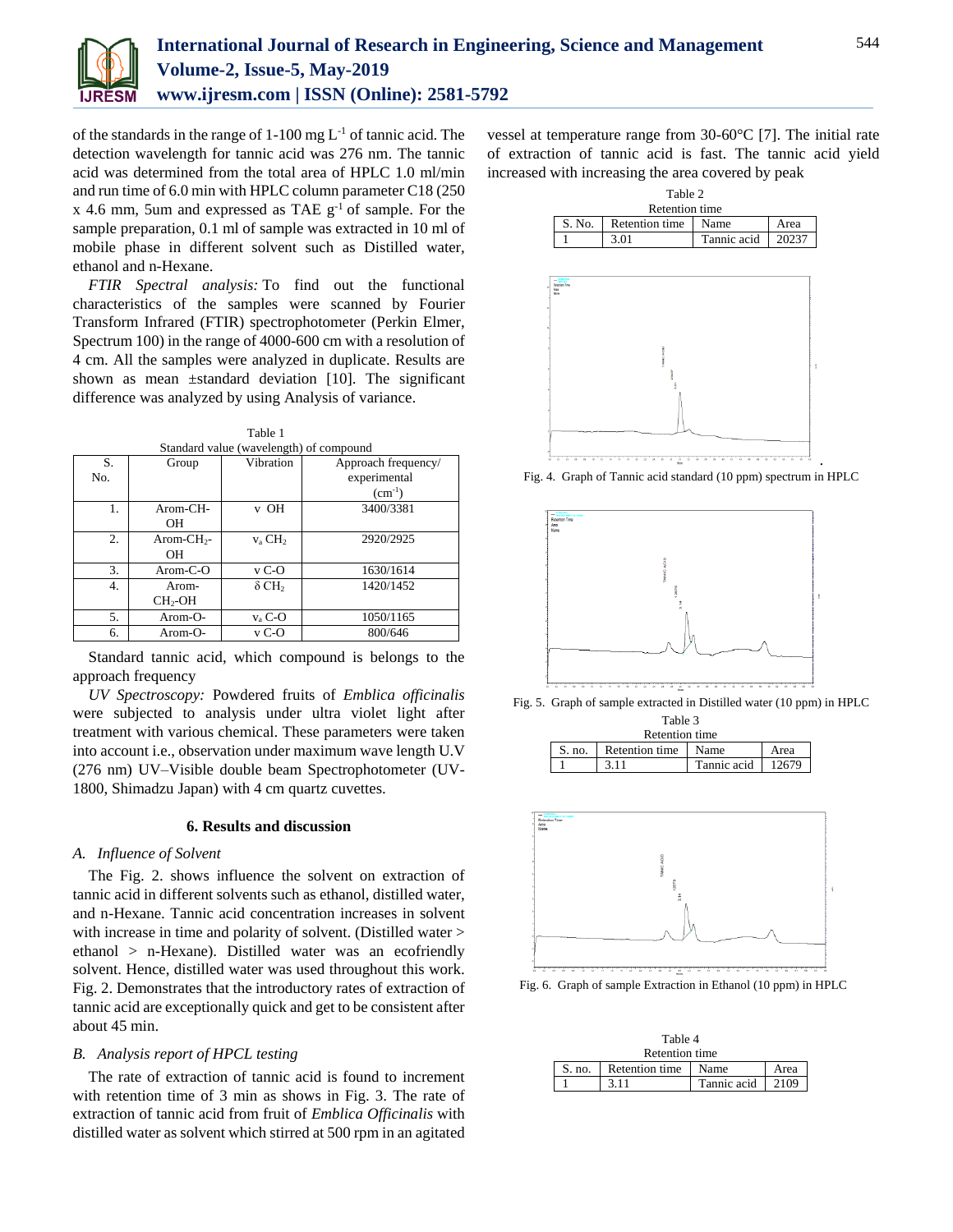



Fig. 7. Graph of sample Extraction in n-Hexane (10 ppm) in HPLC

| Table 5        |                |             |      |  |
|----------------|----------------|-------------|------|--|
| Retention time |                |             |      |  |
| S. no.         | Retention time | Name        | Area |  |
|                | 3.00           | Tannic acid | 2990 |  |

| Tannic acid HPLC Calculations sheet |                    |
|-------------------------------------|--------------------|
| <b>Standard Preparation</b>         |                    |
| 10 mg tannic acid standard          | 10 ml Acetonitrile |
| $0.1$ ml                            | 10 ml Mobile phase |
| Sample preparation                  |                    |
| Distilled water extract             |                    |
| 10 mg Sample                        | 10 ml Acetonitrile |
| $0.1$ ml                            | 10 ml Mobile phase |
| Ethanol extract                     |                    |
| 10 mg Sample                        | 10 ml Acetonitrile |
| $0.1$ ml                            | 10 ml Mobile phase |
| n-Hexane extract                    |                    |
| 10 mg Sample                        | 10 ml Acetonitrile |
| $0.1$ ml                            | 10 ml Mobile phase |
|                                     |                    |

Formula

% Tannic acid = Area of sample  $\times$  Concentration of standard  $\times$  Purity Area of standard ×Concentration of sample

| Table 6<br>Result of HPLC |       |                  |  |  |
|---------------------------|-------|------------------|--|--|
|                           | Area  | % of Tannic acid |  |  |
| Standard                  | 20237 |                  |  |  |
| Distilled Water           | 12679 | 62.55            |  |  |
| Ethanol                   | 2109  | 10.42            |  |  |
| n-Hexane                  |       | 14.77            |  |  |

*C. Analysis report of FTIR testing*





Tannic acid vibration through standard value of -OH value from 3400 to 3381 m<sup>-1</sup> as the standard spectrum curve for tannic acid sample as shown in Fig. 8. Thus extraction of tannic acid were conducted with distilled water, ethanol and n-Hexane and the sample result graph as shown below.



Fig. 9. Graph of Sample in Distilled water extraction in FTIR testing







Fig. 11. Graph of Sample in n-Hexane Extraction in FTIR testing

# *D. Analysis report of UV Spectroscopy testing*

Shimadzu 3600 UV-Vis spectrophotometer furnished with quartz cell 4 cm is utilized for the absorbance considers. The λmax range of tannic acid at 276 nm was recorded on a Bruker spectrometer at 300°K, utilizing Distilled water, ethanol and n-Hexane as a solvent and Tannic acid (TA) as an inner reference compound [4].